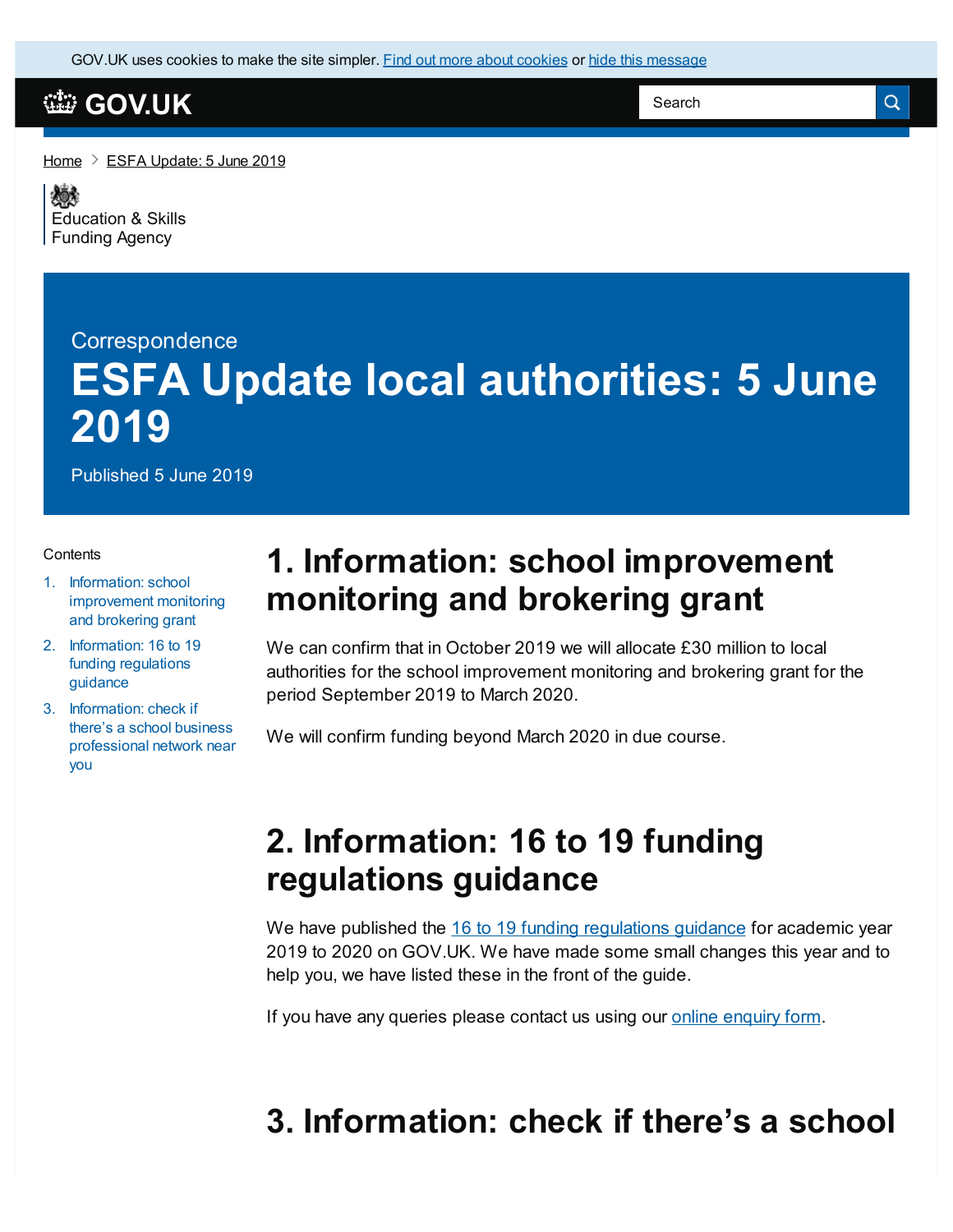## **business professional network near you**

Being part of a school business [professional](https://www.gov.uk/government/publications/join-or-create-a-network-for-school-business-professionals) (SBP) network can benefit all levels of staff. Networks offer the chance to share experience and best practice by creating an on-call community to resolve problems quickly. They can also save time and get better value for money through buying together.

If you lead or are you part of a network not currently on the SBP network directory, you can add your network by using the **SBP** network directory [registration](https://www.smartsurvey.co.uk/s/SBPND2018/) form.

If you would like more information or cannot find a network in your area, please contact DfE's schools commercial team via email at [schools.commercial@education.gov.uk](mailto:schools.commercial@education.gov.uk).

**Is this page useful?** [Yes](https://www.gov.uk/contact/govuk) [No](https://www.gov.uk/contact/govuk) Is the Table 1 and Table 1 and Table 1 and Table 1 and Table 1 and Table 1 and Table 1 and Table 1 and Table 1 and Table 1 and Table 1 and Table 1 and Table 1 and Table 1 and Table 1 and Table

#### **Prepare for EU Exit**

Prepare your business or [organisation](https://www.gov.uk/business-uk-leaving-eu) for the UK leaving the EU

Living in [Europe](https://www.gov.uk/uk-nationals-living-eu) after the UK leaves the EU

[Prepare](https://www.gov.uk/prepare-eu-exit) for EU Exit if you live in the UK

[Continue](https://www.gov.uk/staying-uk-eu-citizen) to live in the UK after it leaves the EU

#### **Services and information**

#### **Departments and policy**

**[Benefits](https://www.gov.uk/browse/benefits)** Births, deaths, [marriages](https://www.gov.uk/browse/births-deaths-marriages) and care Business and [self-employed](https://www.gov.uk/browse/business) [Childcare](https://www.gov.uk/browse/childcare-parenting) and parenting [Citizenship](https://www.gov.uk/browse/citizenship) and living in the UK [Crime,](https://www.gov.uk/browse/justice) justice and the law [Disabled](https://www.gov.uk/browse/disabilities) people

Driving and [transport](https://www.gov.uk/browse/driving)

[Education](https://www.gov.uk/browse/education) and learning

[Employing](https://www.gov.uk/browse/employing-people) people

[Environment](https://www.gov.uk/browse/environment-countryside) and countryside

Housing and local [services](https://www.gov.uk/browse/housing-local-services)

[Money](https://www.gov.uk/browse/tax) and tax

[Passports,](https://www.gov.uk/browse/abroad) travel and living abroad

Visas and [immigration](https://www.gov.uk/browse/visas-immigration)

[Working,](https://www.gov.uk/browse/working) jobs and pensions

How [government](https://www.gov.uk/government/how-government-works) works

**[Departments](https://www.gov.uk/government/organisations)** 

**[Worldwide](https://www.gov.uk/world)** 

**[Services](https://www.gov.uk/search/services)** 

[Guidance](https://www.gov.uk/search/guidance-and-regulation) and regulation

News and **[communications](https://www.gov.uk/search/news-and-communications)** 

Policy [papers](https://www.gov.uk/search/policy-papers-and-consultations) and